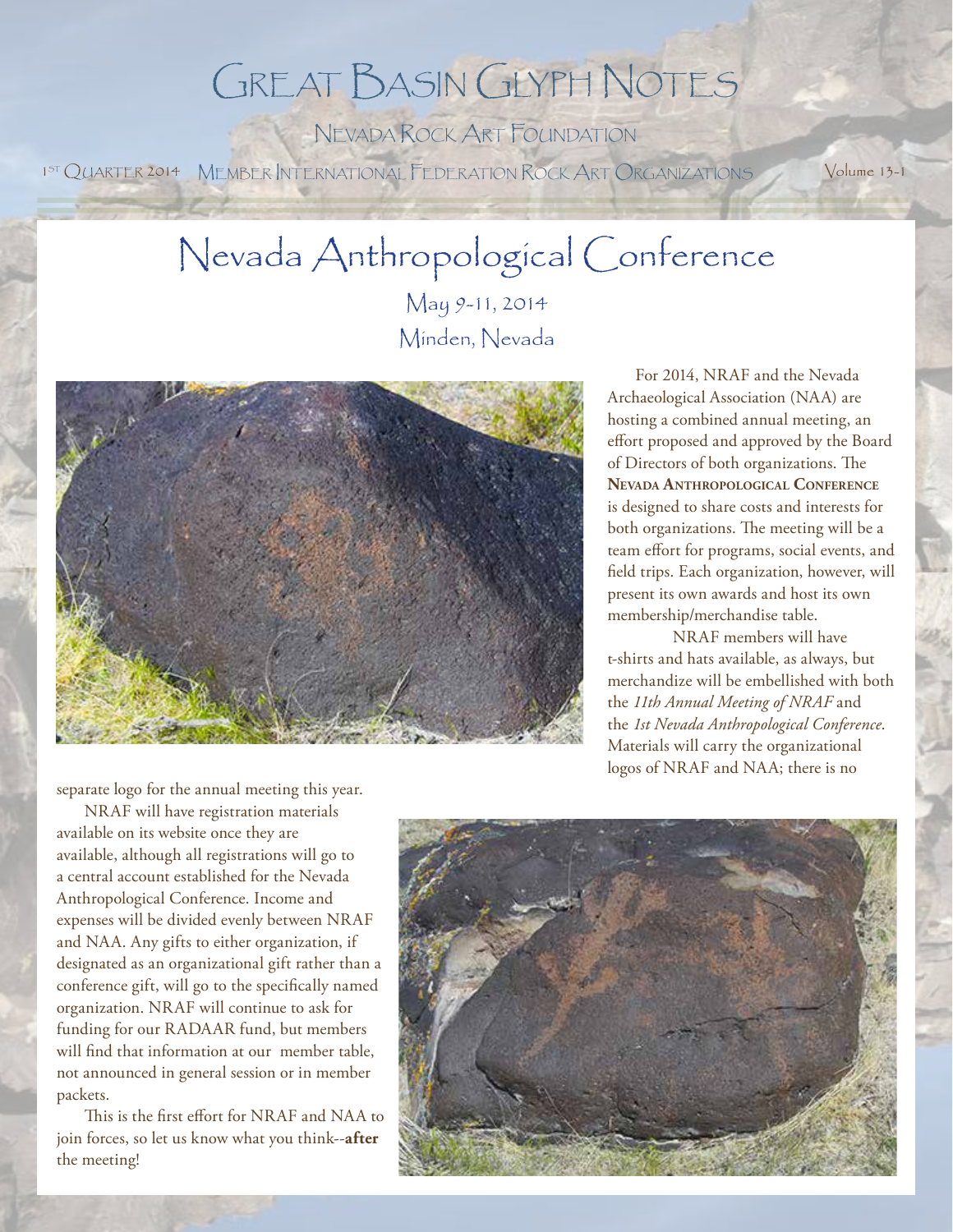### From the Executive Director

It is a pleasure to report that NRAF's 2013 End of Year Appeal was among the most successful campaigns in the Foundation's history. A total of \$16,450 was raised through the generosity of NRAF members and donors, with these gifts to be divided between RADAAR and research activities, and general operating support. These include a grant of \$5,000 from the NARA Foundation to support a study to identify the structure of rock art's patterned distribution in the social landscape. This study will be based on the findings from NRAF recordation projects and its results will be disseminated at a professional archaeological meeting and revised for publication in a peer-reviewed journal. We also gratefully acknowledge individual anonymous donations of \$5,000, \$3,000, and \$2,000 to variously support operating expenses and programs, as well as the numerous smaller gifts made by NRAF members to support our shared passion for Nevada's rock art heritage. This support is an important step in building NRAF's research capacity to explore the legacy of rock art and approximates to 10% of our annual budget.

The remaining financial support for 2014 comes from a variety of federal, state, and private grants that are awarded to accomplish specific mission-driven tasks, structuring our annual activities. With grants already in place, NRAF will be focusing on a variety of educational, research, and recordation projects during 2014. With financial support from the BLM Carson District Office, work will begin in earnest on a recordation program in the High Basins ACEC, north of Reno-Sparks. This project is intended to relocate identified sites that are only summarily documented or poorly located and produce new exhaustive site records of their archaeological features. Support from the same federal agency



*Gus Quinlan Executive Director*

will see the resumption of a project to record rock art and associated archaeological features on a 500 acre parcel in the Black Mountain area. Due its challenging terrain and remoteness, this is possibly the largest rock art site in Nevada that has not been fully recorded. Time and weather permitting, we also hope to schedule fieldwork on sites in the Sierra Nevada, supported by a grant from the Tahoe National Forest. Educational projects include preparing a lecture-based workshop on the archaeology of southeastern Nevada, through a grant from the Lincoln County Archaeological Initiative. The workshop is aimed at educators but will also be made open to interested members of the public.

We also are awaiting the results of several grant applications that, if successful, would also support fieldwork and research at other places in the state. Provisionally, we will be doing additional small-scale recordation work in Lincoln County, continuing the research interest in that region developed through NRAF's survey of 121 sites in that county. And, during the year we will seek further grant opportunities that can help further the mission of protecting rock art through programs of recordation, research, and public education.

The nature of the funding NRAF receives places restrictions on how we independently fund other activities during the year. Programs have to be constantly monitored for how effectively they serve our historic preservation mission. This means making difficult choices about changing or cutting programs that are not underwritten by donor or grant support. In 2014 our public outreach efforts will focus on providing lectures to other community organizations as these are more effective at engaging the wider community. NRAF-hosted lectures will no longer be regularly scheduled as they have not succeeded in goal and due to strong declines in attendance. A positive example of change is the Nevada Anthropological Conference, which pools resources and energy with the Nevada Archaeological Association (NAA) to hold a joint annual meeting (on a trial basis). Both NRAF and the NAA are state-wide historic preservation nonprofits with complementary but distinct interests. A joint annual meeting is a way that both organizations can potentially reach a broader community of archaeologists (professional and avocational) and supporters of Nevada's archaeological heritage, while making cost-savings. I hope that as many of you as possible will attend this conference, support its goals, and enjoy a different annual meeting experience.

#### INFO@NVROCKART.ORG P. O. BOX 35892 LAS VEGAS, NV 89133 702-804-6723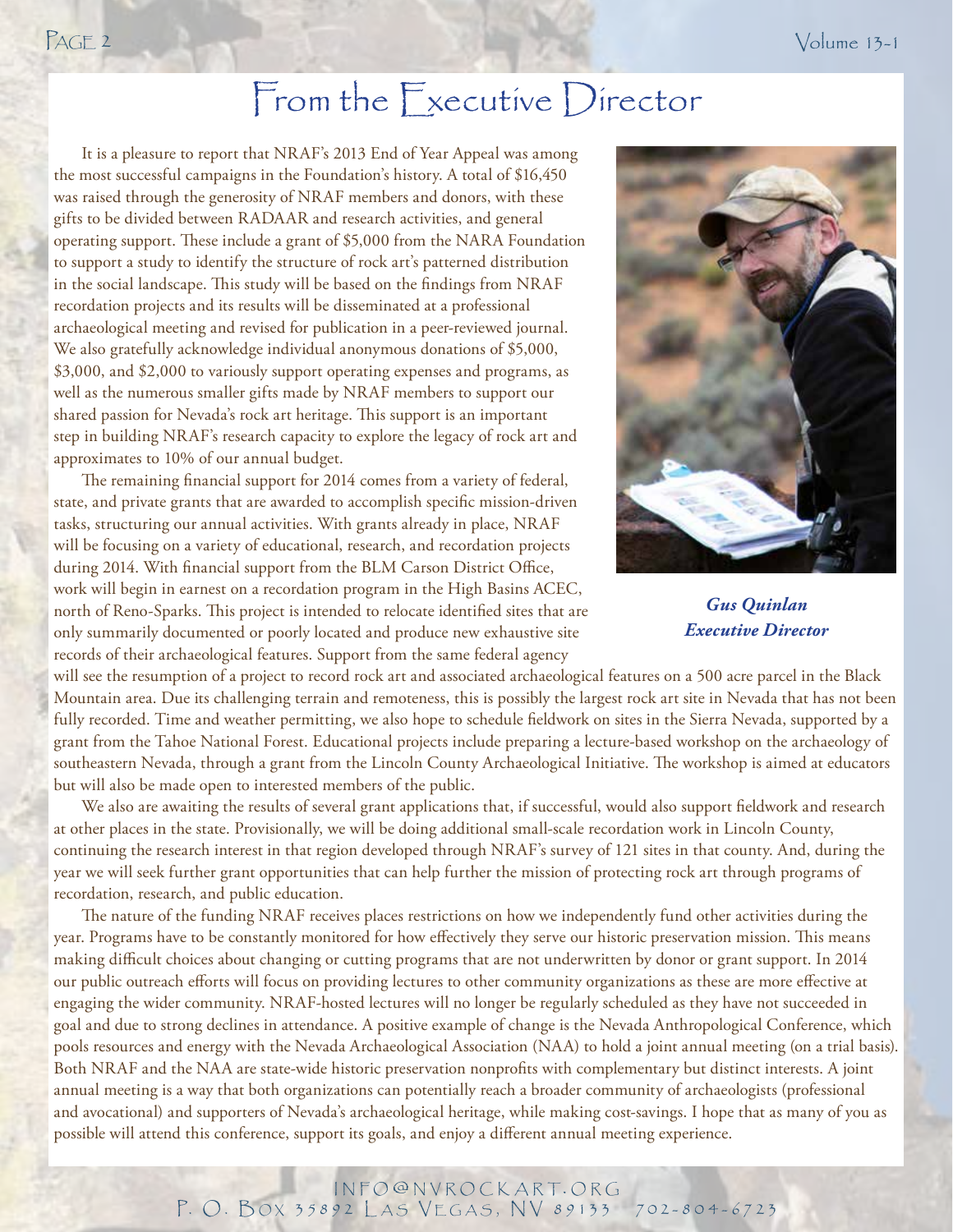### Volunteer Profile: Clay Elting

### by Janice Hoke

NRAF member Clay Elting grew up in Montana with his veterinarian father, living a "Tom Sawyer" childhood, full of adventures, including discoveries of rock art and archaeological sites. "It's in my blood," said Clay, who now lives in Henderson, NV. In addition to volunteering for NRAF, Clay is also a site steward for National Conservation Areas. "It's the extra pre-history mystery" of rock art that has continued to intrigue him from an early age, combined with a love of hiking and the outdoors and a search for new challenges.

Clay's career path has been as curvilinear as a rock art panel. After high school in Montana, he served in the U.S. Marine Corps. Following military service, Clay stayed in California, working a variety of blue-collar industrial jobs (fabrication, R&D), then white-collar jobs (medical labs, computers) while attending and graduating cum laude from California State University-Northridge.

Although he originally planned to go to medical school, Clay instead was recruited on staff at the University of Washington to help develop and transfer technology through programs and networks in hospitals, for labs, clinics, nurse practitioners, EMTs, etc. This began a long career in the technology sector, where he worked at such large corporations as SMS (now Siemens) and Boeing Computer Services. His technological expertise moved him into telecommunications (pioneering cellular and other networks in the U.S.), manufacturing and distribution, and media. During the 1990s, Clay was chief executive and chief operating officer for early travel technology companies.



Following Sept. 11, 2001, and the economic

crises, Clay moved to Las Vegas and found another field of interest, film making. He now works freelance on movies, commercials, and documentaries, usually as script supervisor and still photographer, and is developing his own company, Ridgecat Production. On the artistic side, Clay is an avid photographer, artist, musicologist, and poet. In addition to their work as site stewards, Clay and his girlfriend, Marilyn McKinney, a professor in UNLV's College of Education, take road trips in a "velocity yellow" Corvette convertible and pursue rock art, photography and other artistic interests. His family of two daughters and a son are now grown, and he is a grandfather.

In reflecting on why he has become an active NRAF supporter, Clay commented, "NRAF is totally professional, which appeals to my scientific bent – and training. The work is serious, educated, and ethical. I feel a kinship to many people who have built the organization." He added, "NRAF has a very bright future with Dr. Quinlan's leadership and its base of volunteers."

Clay has worked on many NRAF projects, doing photography, drawing, inking, and IMACS. His list of field projects includes Grapevine Canyon, Arrow Canyon, Upper Bridge Canyon, Lincoln County, and, most recently, Black Point in Utah. A strong supporter of NRAF and rock art preservation, Clay's current

interests include developing technological innovations to help NRAF move forward, in field, lab, and research settings. Some ideas in his repertoire: better GPS and photography to record and study detailed changes, provide educational opportunities for visitors, and prepare for increasing traffic into sensitive areas, where he envisions synthetic reproduction, such as virtual reality and 3D methods, "as long as we keep it real."

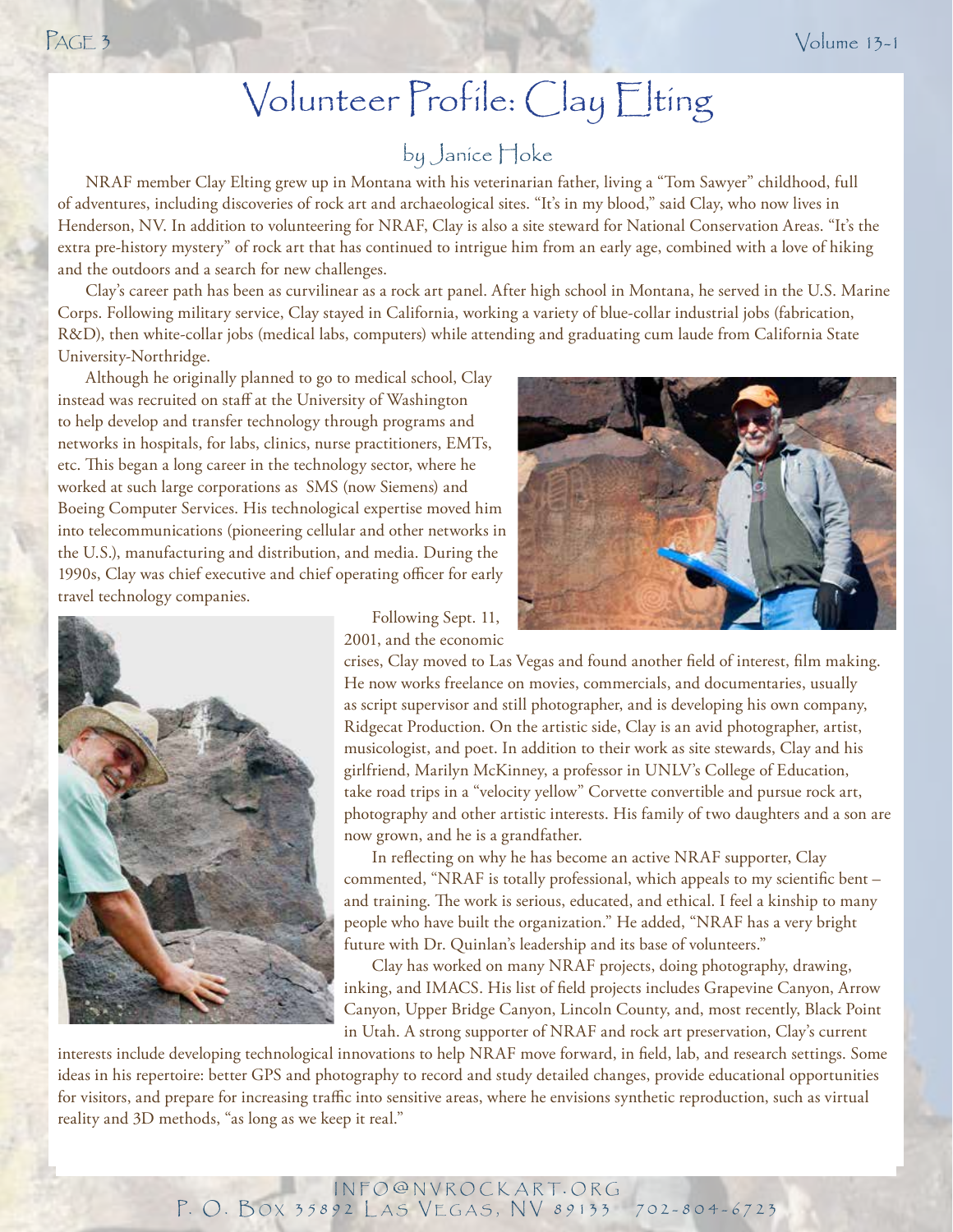Announcing In Honor of the 150th Year of Nevada Statehood The

# *Nevada Anthropological Conference*

the Nevada Archaeological Association  $\alpha$   $\alpha$  the Nevada Rock Art Foundation

A Joint Meeting of



May 9-11, 2014 Carson Valley Inn Minden, Nevada

The **Nevada Anthropological Conference** (NAC) is intended to explore the shared research interests of archaeologists, rock art scholars, anthropologists, and avocationalists. The conference will highlight recent advances in archaeology and rock art studies that have complementary goals and ultimately strengthen the anthropological foundations of both disciplines.

The NAC welcomes short papers and posters on any topic pertaining to archaeology, rock art, history, ethnohistory, or ethnography in Nevada and the Great Basin. Graduate students are particularly urged to present summaries or discussions of their research in what will be a friendly, low-stress meeting environment. Each paper presentation will be allotted 15-20 minutes depending on the number of presentations we have. Posters should be no larger than  $5 \times 3 \frac{1}{2}$  feet. They will be presented during an organized poster session, allowing authors to discuss their findings in a social atmosphere.

Students presenting papers or posters at the NAC will be considered for one of the three Student Awards made at the meeting.

> Student Presentation Competition sponsored by the NAA

Three prizes will be awarded: (1) \$100 to the best student paper (2) \$100 to the best student poster, and (3) a \$50 door prize awarded by random drawing to a student that presents a poster or paper at the NAC.

This competition is open to both undergraduate and graduate students who present the results of their work on the prehistoric archaeology or historic archaeology of Nevada and, more generally, the Great Basin. Although collaborative efforts are welcome, students must be the primary author and/or presenter on papers and posters to qualify for the prizes.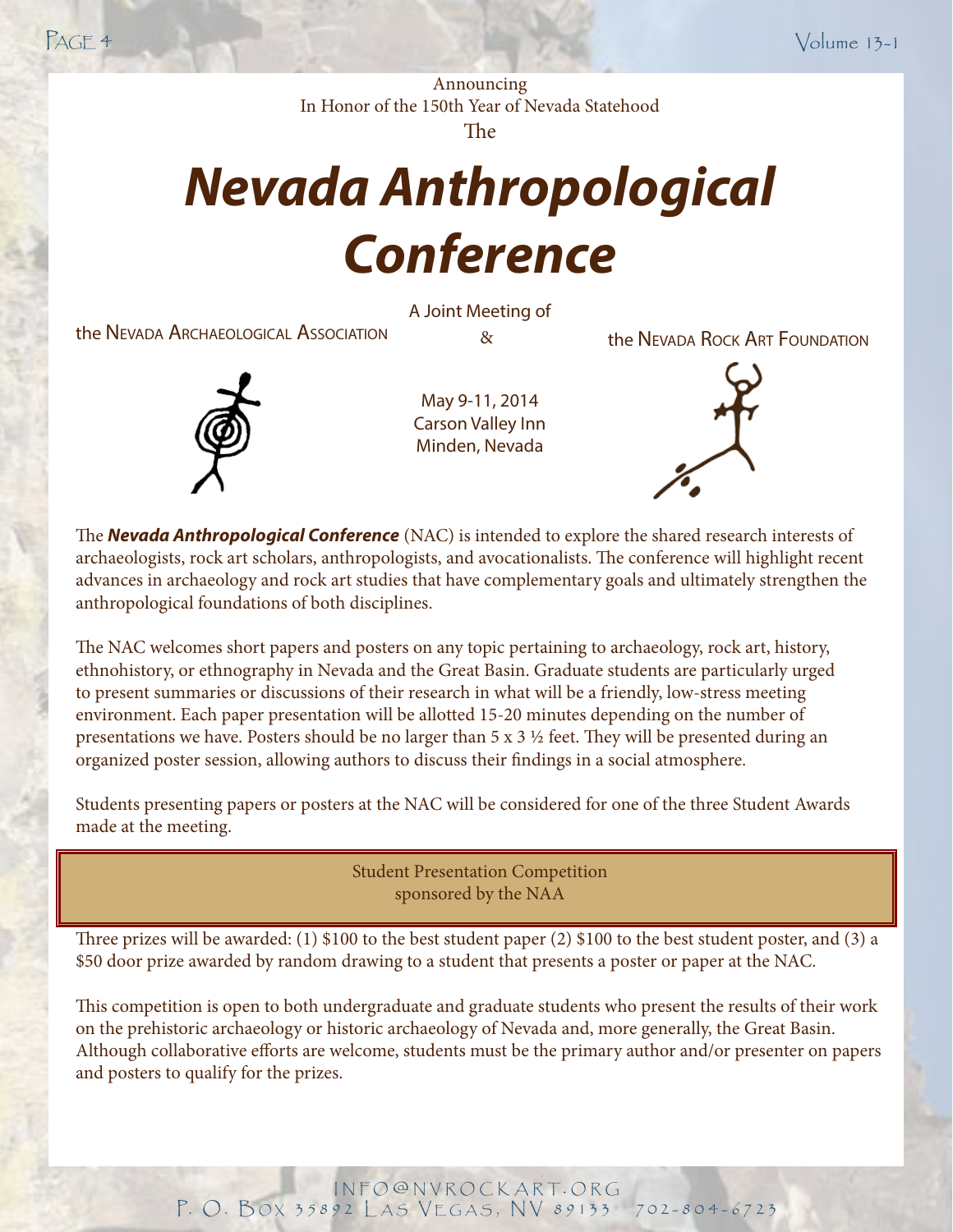2014 Student Research Grant Competition sponsored by the NAA

Proposed research must pertain to the archaeology of the Great Basin or American Southwest, and have implications for the prehistory or history of Nevada. This year the amount of the grant will be \$1000. The student-grantee will be provided 70% of the grant at the time of the award, 20% upon receipt of a progress report, and 10% upon completion of the project and presentation of results at the next Annual Meeting of the NAA. A progress report will be due by December 1, 2014 and the awardee will be required to present her/his research findings at the NAA's annual meeting in 2015.

Applications should include an original and two copies of:

- A cover letter explaining how the individual qualifies for the award (i.e., description of student's university and degree program).
- A current vita.

• A 1000-word, single-spaced description of the proposed research, clearly documenting research

- A bibliography of relevant literature, cited in the text (not included as part of the 1000-word limit).
- A one-page budget narrative.

• A letter of recommendation from the student's academic supervisor, emphasizing the student's ability to conduct independent research.

> sponsored by the NRAF The IVP\* Rock Art Research Award \*gift in honor of family member by anonymous donor

The best paper presented by a student describing research on rock art will be awarded a prize of \$500. This Award is open to both undergraduate and graduate students. Presentations may describe the results of regional studies into the prehistoric rock art of the Great Basin, or the western US. Papers that make contributions to general theory of rock art's cultural contexts of use are also welcomed. Students must be the primary author and/ or presenter on papers to qualify.

Please submit your abstract no later than Friday, April 4, 2014. Abstracts should be no more than 150 words and must include a presentation/poster title, institution affiliation, and contact information. Students should note the degree that they are studying for.

Abstracts may be submitted by: e-mail (in Microsoft Word or .pdf format) to nac.2014.giambastiani@gmail.com or [abstracts@nvrockart.org](mailto:info@nvrockart.org)

or by Fax (775) 324-9666.

Mail to: Mark A. Giambastiani, NAC Program Chair, c/o ASM Affiliates, Inc., 10 State Street, Reno, Nevada 89501.

Please contact Mark by e-mail (above) or by phone (775) 324-6789 for further details concerning abstracts or papers.

Please submit your paper or poster abstracts by April 4, 2014.

w w w . n v r o c k a r t. o r g 641 JONES STREET RENO NV 89503 775-323-6723

- 
- questions or goals, materials, methods, and significance to archaeology in Nevada.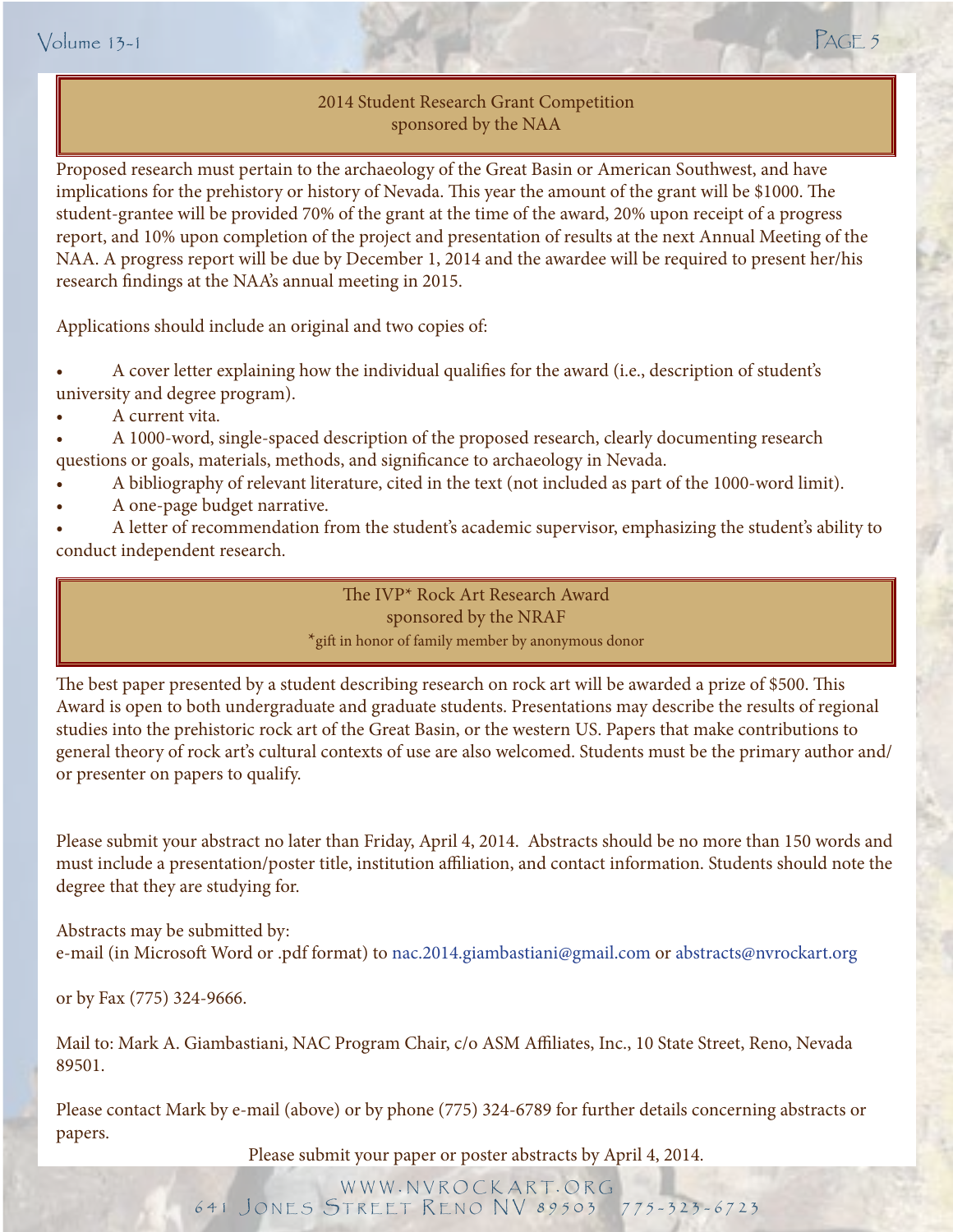### Rooms for the NAC

A block of 50 rooms has been reserved at the Carson Valley Inn for Friday night and a block of 80 rooms for Saturday night, both blocks including some rooms at the Motor Lodge (\$59.00 per night) and some at the Inn (\$82.00 per night). Rooms are also available for Thursday and Sunday nights for those who wish to arrive early or stay longer.

Use the group code 503787 and the reference "Nevada Anthropological Conference" when making reservations to insure you receive the conference rate.

Individuals can reserve their rooms by calling:

The Carson Valley Inn Phone: (775) 783-6629 or (800) 321-6983 Ext. 1 1627 U. S. Highway 395N

You can also make reservations online; see the "Book a Room" page at [www.carsonvalleyinn.com](http://www.carsonvalleyinn.com)

Hotel Reservations must be made by April 18, 2014 to receive the conference rate.

If you run into any problems getting the rate between now and April 18, please contact NAC program chair Mark Giambastiani at [nac.2014.giambastiani@gmail.com](mailto:nac.2014.giambastiani%40gmail.com?subject=) or call 775-848-3213.

### Auction Items Needed

The NAC wants your stuff for the silent and live auctions!

Bring your treasures from the attic, garage, art, bookshelf, jewelry box, or partner's secret stash.

If possible, please bring your items early! We start accepting items at 8:00 a.m. on Friday. The sooner we get them, the more time you'll have to examine the loot and start the silent auction bidding!

See Darla Garey-Sage (NRAF) or Jeff Wedding (NAA) with your auction donations!

ALL PROCEEDS TO EQUALLY BENEFIT NAA AND NRAF

### Vendors Welcome

Contact Darla Garey-Sage (NRAF, 775.323.6723 or [info@nvrockart.org\)](mailto:info@nvrockart.org) to reserve a table. No table fees will be required, but vendors will be required to contribute 15% of sales to the NAC. Both NRAF and NAA logos will be made available to vendors wishing to use the logos in their wares. Darla Garey-Sage has digital versions of both logos available.







INFO@NVROCKART.ORG P. O. BOX 35892 LAS VEGAS, NV 89133 702-804-6723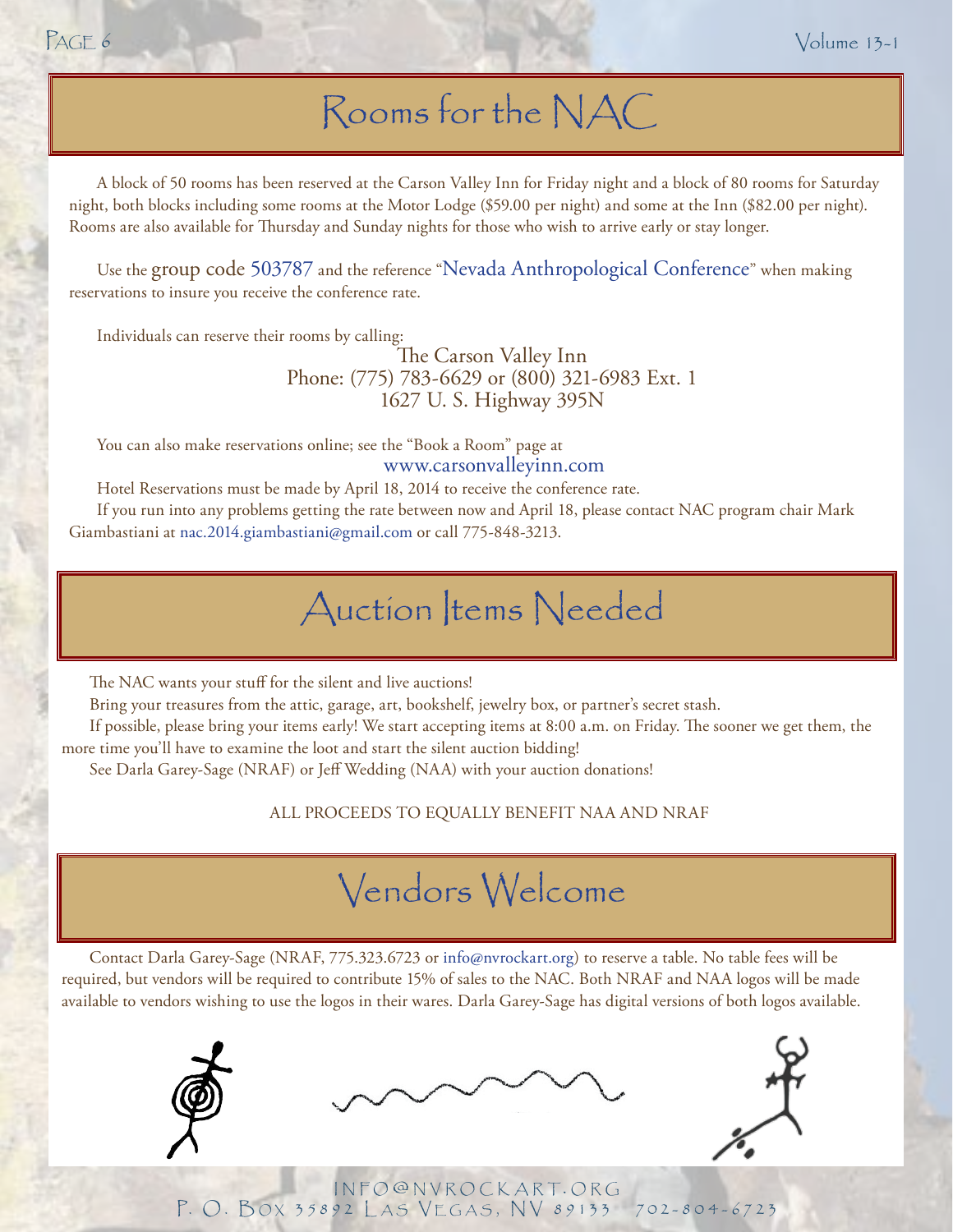### Preliminary Schedule

#### ALL EVENTS ARE LOCATED AT/DEPART FROM THE CARSON VALLEY INN

| <b>Meeting Registration</b>                                                                            |
|--------------------------------------------------------------------------------------------------------|
| Workshops (Flintknapping; Architectural Form Preparation; others)                                      |
| Lunch                                                                                                  |
| <b>Silent Auction Bidding</b>                                                                          |
| <b>Afternoon Presentations</b>                                                                         |
| <b>Poster Session</b>                                                                                  |
| NAA and NRAF Membership Meetings                                                                       |
| <b>Social Hour</b>                                                                                     |
|                                                                                                        |
| <b>Continental Breakfast</b>                                                                           |
| <b>Meeting Registration</b>                                                                            |
| <b>Silent Auction Bidding</b>                                                                          |
| <b>Morning Presentations</b>                                                                           |
| Lunch                                                                                                  |
| <b>Afternoon Presentations</b>                                                                         |
| Keynote Address: On-again, off-again: Rock Art and Archaeology in the<br>Great Basin by Dr. Pat Barker |
| NAA and NRAF Meetings – Board of Directors/Elections                                                   |
| <b>Social Hour</b>                                                                                     |
| <b>Banquet Dinner</b>                                                                                  |
| Presentation of NAA and NRAF Awards                                                                    |
| Live NAA/NRAF Auction/Social Hour                                                                      |
|                                                                                                        |

#### **Sunday, April 21**

9:30am-2:00 pm Field Trip 1 – Archaeology and Architecture on the Comstock (Limit 20) Ron Reno will lead a tour into the legendary Comstock to explore the past and present of the Silver City Schoolhouse and the Fourth Ward School with some other things thrown in.

9:00am-3:00 pm Field Trip 2 – Local rock art site TBD (Limit 15)

9:00am-3:00 pm Field Trip 3 – Local rock art site TBD (Limit 15)

Field Trips 2 & 3 will require personal vehicles with travel on 4WD roads; ride-sharing is <br>
strongly encouraged. All attendees must bring a bag or box lunch and portable water. Expect roughly 2 hours of walking in moderate terrain.

> WWW.NVROCKART.ORG 641 JONES STREET RENO NV 89503 775-323-6723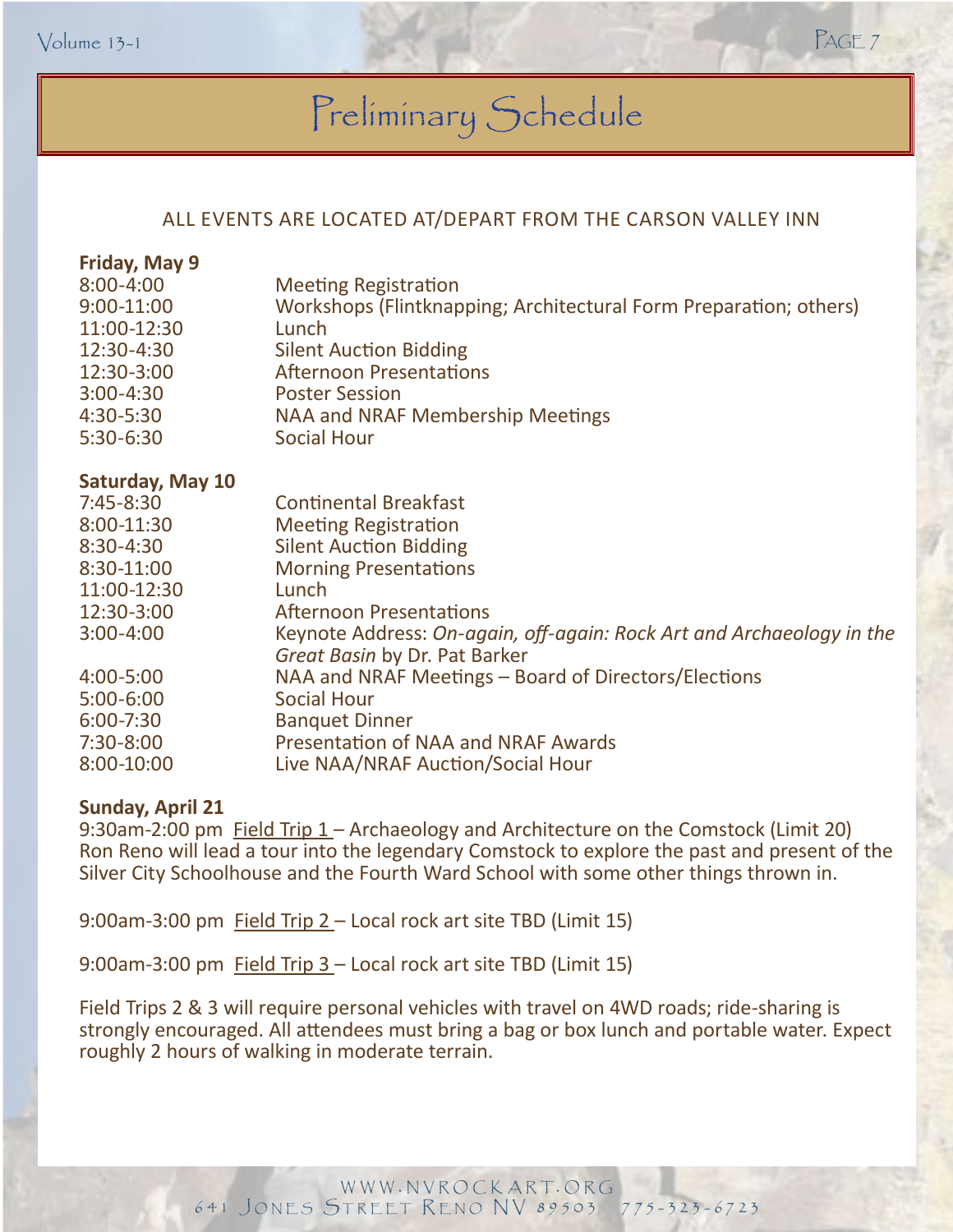### Submitting and Paying Conference Fees

Mail-in registration: Make checks payable to either Nevada Archaeological Association or Nevada Rock Art Foundation. Enclose check and form on Page 9 in envelope and mail to:

> [Nevada Anthropological Conference c/o Nevada Archaeological Association](http://nac.2014.giambastiani@gamil.com) PO Box 73145, Las Vegas, NV 89170-3145

*Online registration*: If you would like to pay via credit card you may register for the conference on the NAA website at [http://nvarch.org/annual\\_meeting.html](http://nvarch.org/annual_meeting.html).

All conference registration fees will be divided evenly between NAA and NRAF.

Your credit card statement will indicate "Paypal\*NEVADAARCHA".

#### **Membership**

Conference registration is less expensive for members! To renew your NAA and/or NRAF membership(s) now, or to become a new member, please visit the NAA website [\(www.nvarch.org](http://www.nvarch.org))

#### or the NRAF website [\(www.nvrockart.org\)](http://www.nvrockart.org)

to make a separate membership payment. Also, see the NRAF membership form on Page 10.

#### **Refund Policy**

Conference Registration Fee Refund and Cancellation Policy Requests for refunds for Conference Registration Fees must be received in writing (email or regular mail)

#### **prior to April 18, 2014.**

Refunds issued prior to April 18, 2014, will be refunded in full for those registering by check.

Refunds issued prior to April 18, 2014 will be refunded in full less the Paypal transaction fee (less than \$1 per Registration Fee) for those registering via electronic payment.

The refund will be issued within six weeks after the conference has ended.

**Separate Banquet Fee (If Applicable) Refund and Cancellation Policy** Requests for refunds for Banquet Fees must be received in writing (email or regular mail) prior to **April 18, 2014**.

Refunds issued prior to April 18, 2014, will be refunded in full for those registering by check.

Refunds issued prior to April 18, 2014, will be refunded in full less the Paypal transaction fee (less than \$1 per Banquet Dinner Fee) for those registering via electronic payment.

The refund will be issued within six weeks after the conference has ended.

#### **Requests for refunds received after April 18, 2014 will not be honored.**

INFO@NVROCKART.ORG P. O. BOX 35892 LAS VEGAS, NV 89133 702-804-6723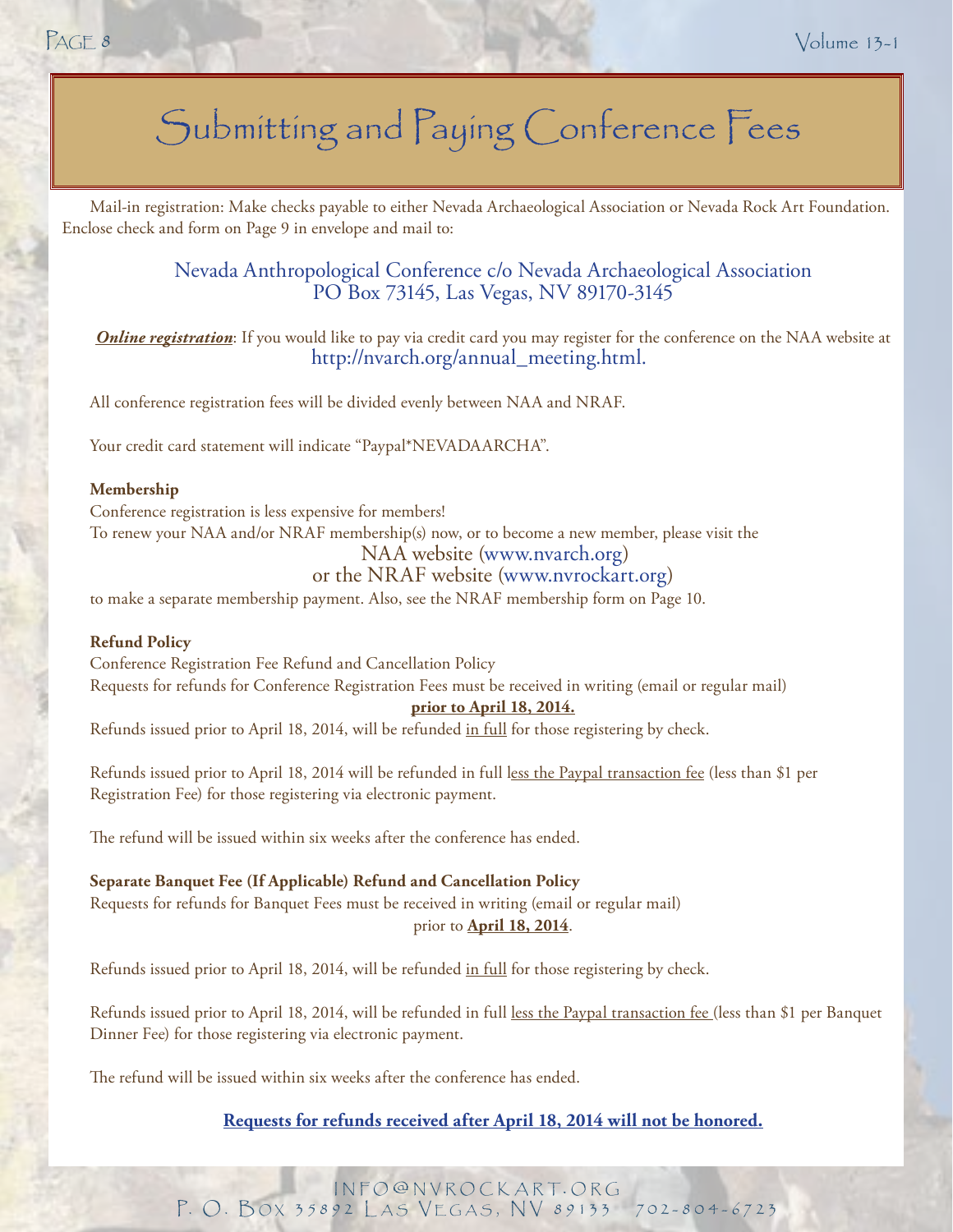|                                                                                                                                                                                                                                                                                       | PO Box 73145, Las Vegas, NV 89170-3145                                          |                                |                              |  |
|---------------------------------------------------------------------------------------------------------------------------------------------------------------------------------------------------------------------------------------------------------------------------------------|---------------------------------------------------------------------------------|--------------------------------|------------------------------|--|
| Name _                                                                                                                                                                                                                                                                                |                                                                                 |                                |                              |  |
| NAA<br>Affiliation                                                                                                                                                                                                                                                                    | <b>NRAF</b>                                                                     | Both                           |                              |  |
|                                                                                                                                                                                                                                                                                       |                                                                                 |                                |                              |  |
|                                                                                                                                                                                                                                                                                       |                                                                                 |                                |                              |  |
| Pre-Registration (Must be received on or before April 18, 2014)<br>Full conference registration includes a Saturday continental breakfast and coffee/tea/water throughout each day (served at<br>the Carson Valley Inn). The Saturday night banquet is a separate charge (see below). |                                                                                 |                                |                              |  |
| Early Full Conference Registration:                                                                                                                                                                                                                                                   |                                                                                 |                                |                              |  |
| Non Members*                                                                                                                                                                                                                                                                          | NAA or NRAF Members (Number of tickets)<br>(Number of tickets)<br>$\frac{1}{1}$ | $x$ \$40.00<br>$x$ \$60.00     |                              |  |
| <b>Student Rate</b>                                                                                                                                                                                                                                                                   | (Number of tickets)                                                             | $x$ \$20.00                    |                              |  |
| At-the Door Full Conference Registration:                                                                                                                                                                                                                                             |                                                                                 |                                |                              |  |
|                                                                                                                                                                                                                                                                                       | NAA or NRAF Members (Number of tickets) —                                       | $\frac{\times \$60.00}{\times$ |                              |  |
| Non Members* (Number of tickets)<br>Student Rate                                                                                                                                                                                                                                      | (Number of tickets)                                                             | x \$80.00<br>$x$ \$40.00       |                              |  |
| Workshop Registration (Friday Morning Only):<br>Flintknapping <u>Daniel Architectural</u> Forms                                                                                                                                                                                       |                                                                                 |                                | Included in Registration Fee |  |
| Banquet Dinner (Saturday) (Number of tickets)<br>The "Carson Buffet" with fish, steak, poultry, and vegetarian entrees.                                                                                                                                                               |                                                                                 | $x$ \$40.00                    | $=$ \$                       |  |
| T-Shirts: Pick up at Conference                                                                                                                                                                                                                                                       |                                                                                 |                                |                              |  |
| Small, Medium, Large, and X-Large--\$15                                                                                                                                                                                                                                               |                                                                                 |                                |                              |  |
| XX-Large -- \$16<br>XXX-Large--\$18                                                                                                                                                                                                                                                   | NAA T-shirts                                                                    | <b>NRAF T-shirts</b>           |                              |  |
|                                                                                                                                                                                                                                                                                       | Small                                                                           |                                |                              |  |
|                                                                                                                                                                                                                                                                                       | Medium                                                                          |                                |                              |  |
|                                                                                                                                                                                                                                                                                       | Large                                                                           |                                |                              |  |
|                                                                                                                                                                                                                                                                                       | XL                                                                              |                                |                              |  |
|                                                                                                                                                                                                                                                                                       | <b>XXL</b>                                                                      |                                |                              |  |
|                                                                                                                                                                                                                                                                                       | <b>XXXL</b>                                                                     | $=$ \$                         |                              |  |
|                                                                                                                                                                                                                                                                                       |                                                                                 |                                |                              |  |
|                                                                                                                                                                                                                                                                                       |                                                                                 | <b>TOTAL</b>                   | $=$ \$                       |  |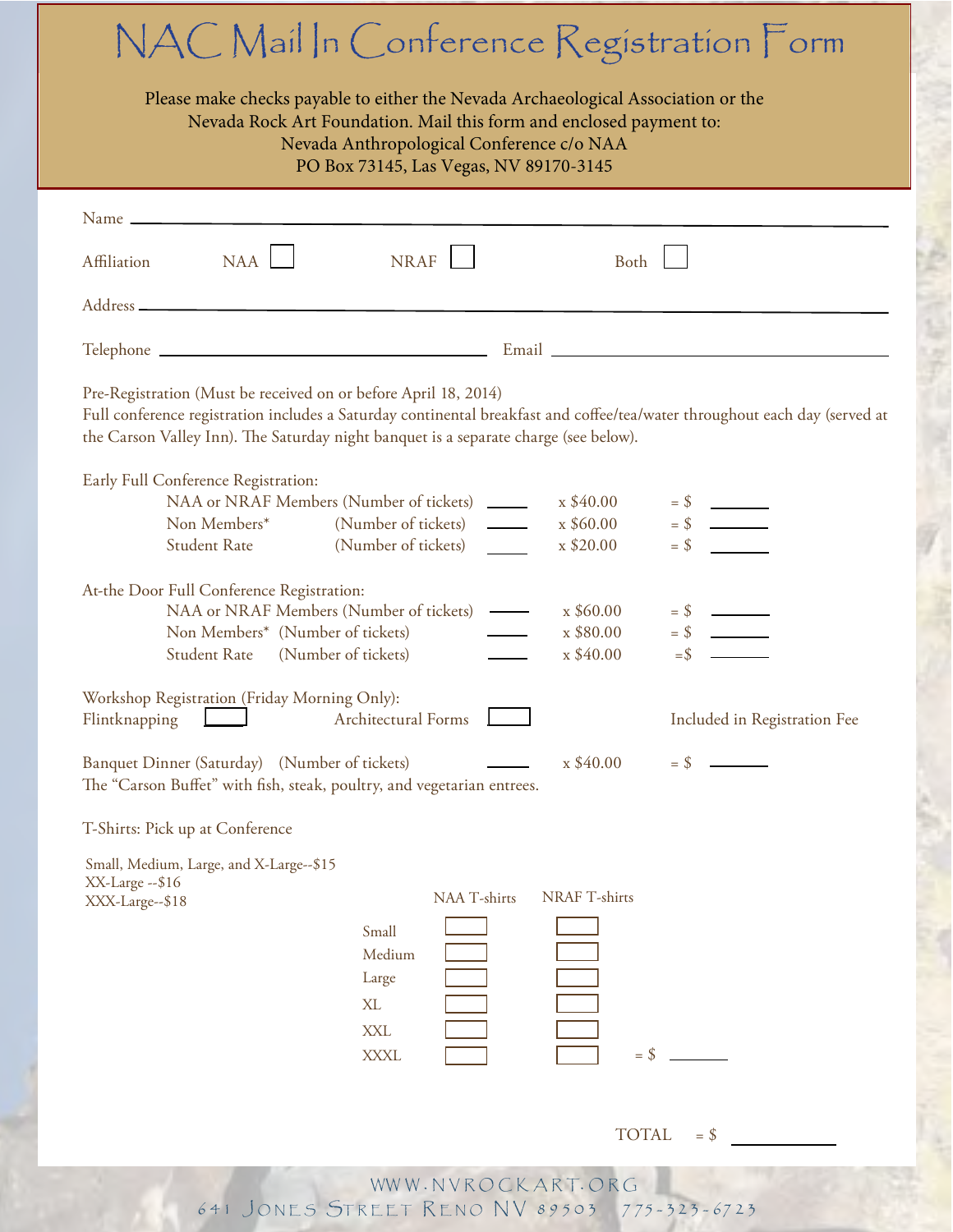| If you have not yet renewed, your 2014 Membership is $\Gamma$ ast Due                                                                                                                                                                                                                                                                           |
|-------------------------------------------------------------------------------------------------------------------------------------------------------------------------------------------------------------------------------------------------------------------------------------------------------------------------------------------------|
| Membership Levels, Annual Dues, and Benefits                                                                                                                                                                                                                                                                                                    |
| As a member of the NEVADA ROCK ART FOUNDATION, you will become an important<br>participant in discovering and preserving the cultural and artistic legacy of the prehistory of<br>Nevada. Your membership will support the protection and preservation of Nevada Rock Art<br>through programs of documentation, research, and public education. |
| As a member, you will receive<br><b>Great Basin Glyph Notes,</b><br>the quarterly newsletter of the NEVADA ROCK ART FOUNDATION<br>Special invitations to lectures, seminars and classes                                                                                                                                                         |
| <b>Memberships Levels</b>                                                                                                                                                                                                                                                                                                                       |
| Spiral (Individual) \$25                                                                                                                                                                                                                                                                                                                        |
| Bighorn Sheep (Family) \$50                                                                                                                                                                                                                                                                                                                     |
| Atlatl \$100+                                                                                                                                                                                                                                                                                                                                   |
| Archer \$250+                                                                                                                                                                                                                                                                                                                                   |
| Weaver $$500+$                                                                                                                                                                                                                                                                                                                                  |
| Sunburst \$1000+                                                                                                                                                                                                                                                                                                                                |
| Alanah Woody Field of Dots \$5,000+                                                                                                                                                                                                                                                                                                             |
| Atlatl and above members receive complimentary registration at the Annual Meeting.<br>Archer and above members receive invitations to special events.                                                                                                                                                                                           |
| Please make your check payable to the Nevada Rock Art Foundation.                                                                                                                                                                                                                                                                               |
| Name <sub>s</sub>                                                                                                                                                                                                                                                                                                                               |
|                                                                                                                                                                                                                                                                                                                                                 |
| Phone                                                                                                                                                                                                                                                                                                                                           |
| Email                                                                                                                                                                                                                                                                                                                                           |
| You have my permission to list me on the NRAF Donor Wall.                                                                                                                                                                                                                                                                                       |
|                                                                                                                                                                                                                                                                                                                                                 |

i n f o @ n v r o c k a r t. o r g P. O. BOX 35892 LAS VEGAS, NV 89133 702-804-6723  $NFO@NVROCK$ S. VEGAS,  $-804 - 6/25$